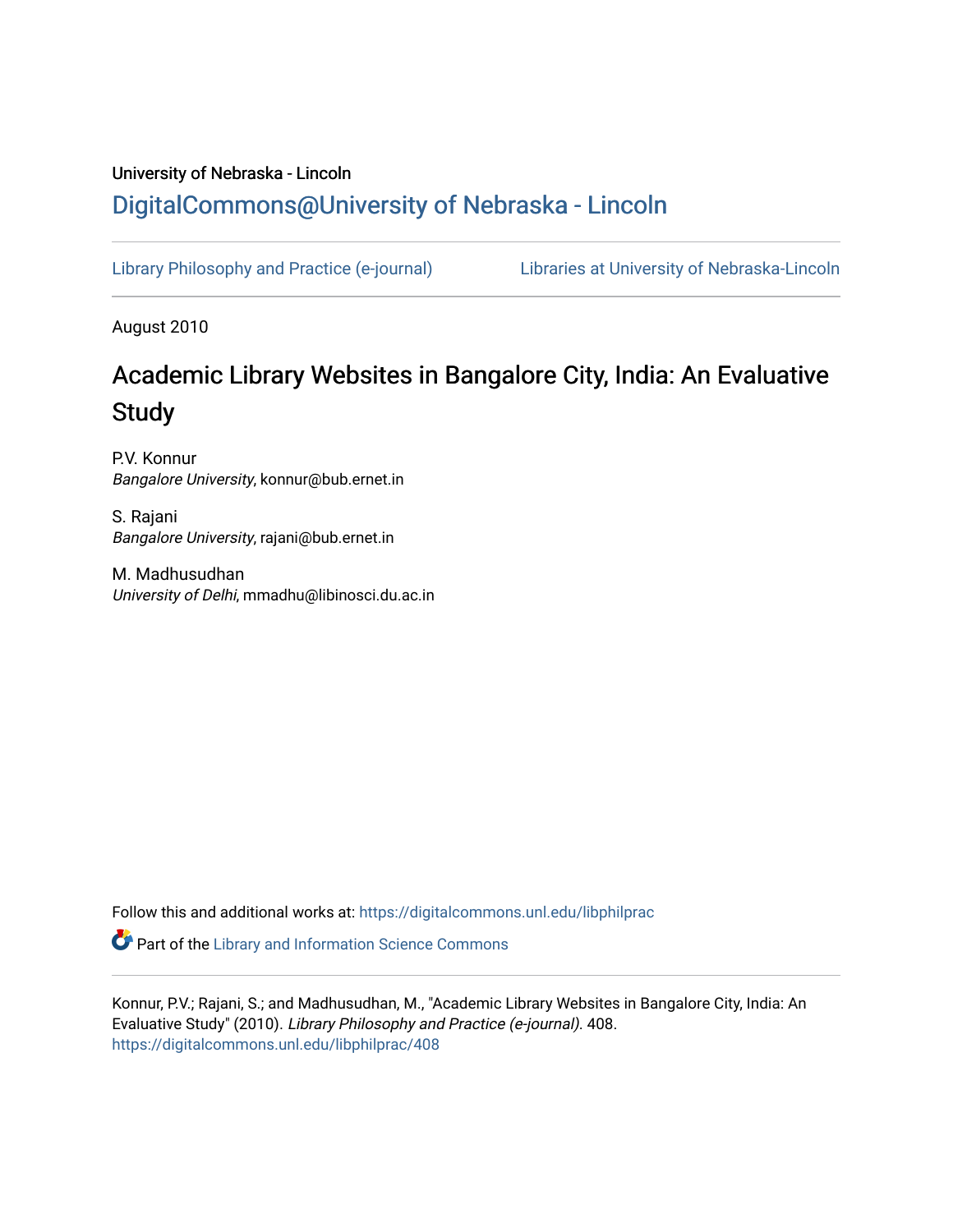**ISSN 1522-0222**

## **Academic Library Websites in Bangalore City, India: An Evaluative Study**

## [Dr. P. V. Konnur](mailto:%20konnur@bub.ernet.in)

University Librarian Bangalore University, Bangalore 560056

> [S. Rajani](mailto:rajani@bub.ernet.in) Professional Assistant Bangalore University Bangalore 560056

## [Dr. M. Madhusudhan](mailto:mmadhu@libinosci.du.ac.in)

Assistant Professor Department of Library & Information Science University of Delhi Delhi, India

#### **Introduction**

The academic libraries in India, in particular the University Libraries of today, are improving their service base especially with application of Information technology for access and delivery of e-content to their clients. In this process they are also adapting to the change, altering their image, by executing new functions and providing varieties of services in an evolving continuum. The rapid developments in information technologies have already laid a solid foundation for a new innovative evolution of university in the on going digital era. Impacted by new advances in emerging and cutting-edge technologies, however, "academic libraries have already transformed their specific functions in today's changing world as; information center, learning center, training center, publication center" (Lilili, 2009). The World Wide Web (WWW), the invention of Tim Barnes Lee, has also created tremendous influence in the transformation of libraries as knowledge resource centres, rather than store house of print media. The impact of this change is all pervasive and affecting all the aspects of library operations, information resources and services, staff skills requirements and users expectations. The accelerating pace of technological developments has tremendously increased the ability to access, store, process, communicate and deliver information services to the desk-tops of the libraries' clients. The vast majority of library services are now Web-enabled and so attention is being focused on designing user-friendly and easily managed and maintained library websites. According to Diaz (1998), "a library website can play different roles; it can serve as a workstation where a user finds databases, electronic texts, and the online catalog. It is a way to make library-made products available, it is used as a window to the WWW by making Internet resources available on a selective basis, and it is a communication tool where information about services, people and facilities and collections can be found." Considering these face books as excellent user interfaces to provide access to vast knowledge resources and services offered by the Academic libraries, a review of some Websites of Academic Libraries are taken as cases for evaluation in this paper.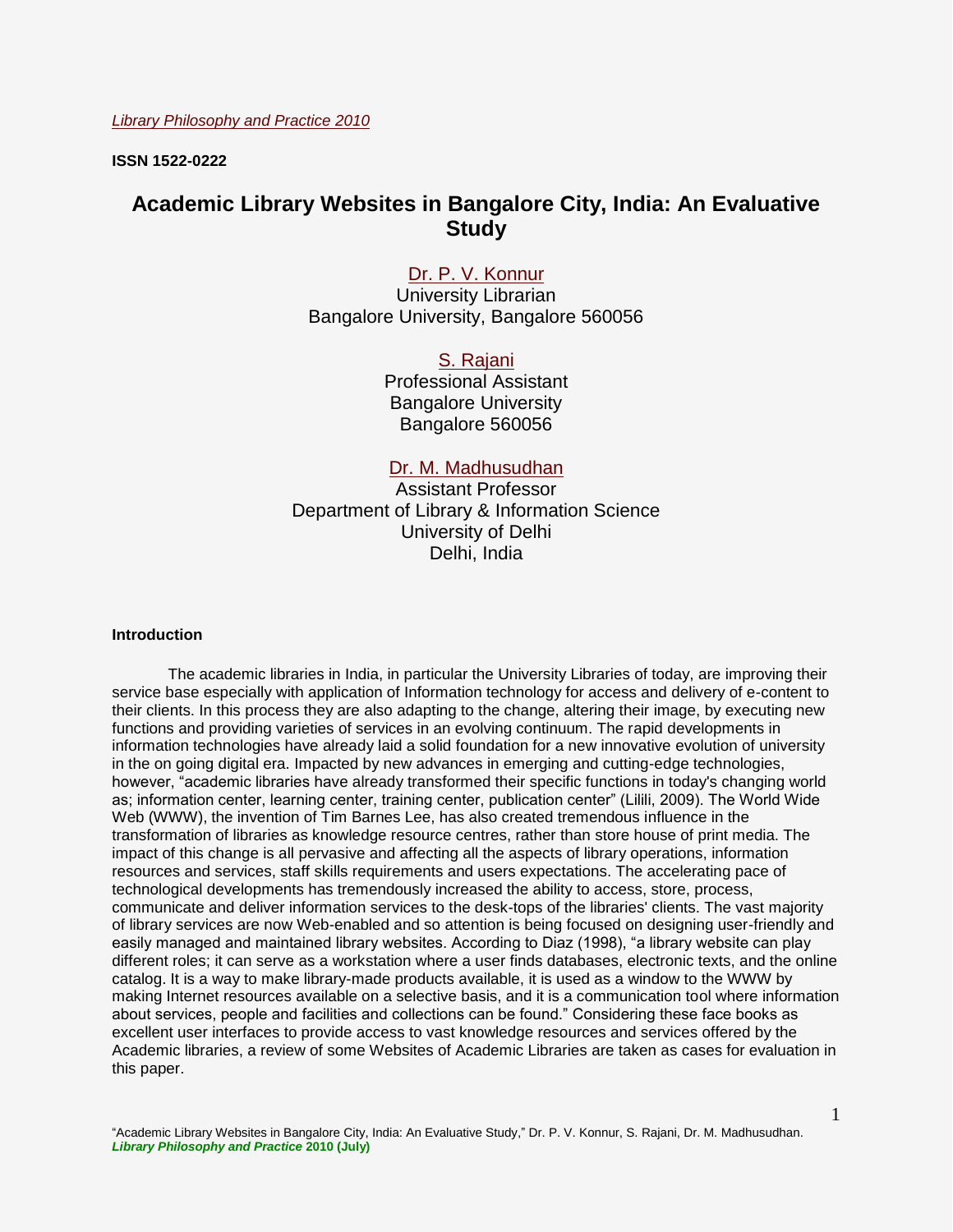### **Review of Related Literature**

It is now an accepted fact that Libraries have undergone a mini revolution in the way that they operate and provide information services to users. A vast amount of literature on various aspects of library websites is being generated and published in learned journals. A brief review of related literature is made here for a succinct factorization of evaluation process.

A comprehensive resourceful library website to provide access to the following: (i) orientation of the library resources, services and facilities; (ii) access to online databases and e-journals subscribed by the library; (iii) link to other open source databases and institutional repositories available in different subjects; (iv) access to a world of information from e-books, e-theses, e-dissertations, e-prints and webbased reference sources, etc; (v) computerized library housekeeping operations; and (vi) other resources and services.

In this context of change, the libraries have brought in revolutionary changes in the concept of organization/institution, functioning and management of library and information systems throughout the world (Houghton, 2000). The convenience and availability of *e-information sources* from the Web, have dramatically altered the information landscape and the functioning of libraries (Kuchi, 2006). Website serves as the primary tool in the delivery of services (Shropshire, 2003) to market the library (Balas, 1998) – a fact which needs to assess the quality of academic libraries on the web (Chao, 2002). The library's home page represents a new platform for the delivery of varieties of library services (Bao, 2000) and give academic libraries the leverage and ammunition they need to outperform competitor websites and regain the loyalty of students, teachers, and researchers alike (Detlor and Lewis, 2006 ).

On the evaluation of the website it is said that, "Evaluation is basically a worthy judgment of its utility with several of the component elements of a website, that facilitate, browsing, navigation and search and locate the desired information". In other words, It means an assessment of the worth or value of the unit to the people; it is a means of assessing of performance against users' expectations. It could also be interpreted in the narrower sense whether or not the output (the expectation) is commensurate with the input. In this context website as of a system of organized information, it is the degree of usefulness of the set-up in meeting various objectives of the system that has to be achieved. By and large, evaluation means testing the service or system for the effectiveness and efficiency. As the Web becomes increasingly prevalent as an information source and finding tool, evaluation of the content continues to be crucial (Notes, 2006). The evaluation criteria, namely the validity of information, coverage, currency, appropriateness, links and structure of the web site, and variations and so on, exist among the websites in terms of their structure and content (Sasikala, 2003; Sapa,2005). Accessibility and usability are the yardsticks to examine the inhibitors and methods of evaluating the sites (Yates, 2005; McGillis and Toms, 2001). The design, usability, and functionality of the website are critical if the libraries are to continue for providing essential services to the patrons in a timely and efficient manner (George, 2005). This also facilitates user access (Li, 1999). The most popular suggestion made by Macmillian and Toms (2001) based on usability study for improving the site was to reduce the amount of text and make links more significant since users do not want to spend the time in reading. According to Callicott (2002) the basic hierarchy of the library website is to bring about certain links closer to the homepage as well as rename and reorganize certain tags that make sense to all users, not just libraries. The descriptive account in short show a set of parameters that for basis for the evaluation of websites in general and libraries in particular.

#### **Statement of the Problem**

The library website continue to evolve as a gateway for providing web-based library services to the students and faculty members. In the transition, it has added the facilities of the Internet, providing remote access to information more easy and viable and is also becoming more economical and to keep it up-to-date. There is thus increasing demand for the web-enabled services to be provided by the libraries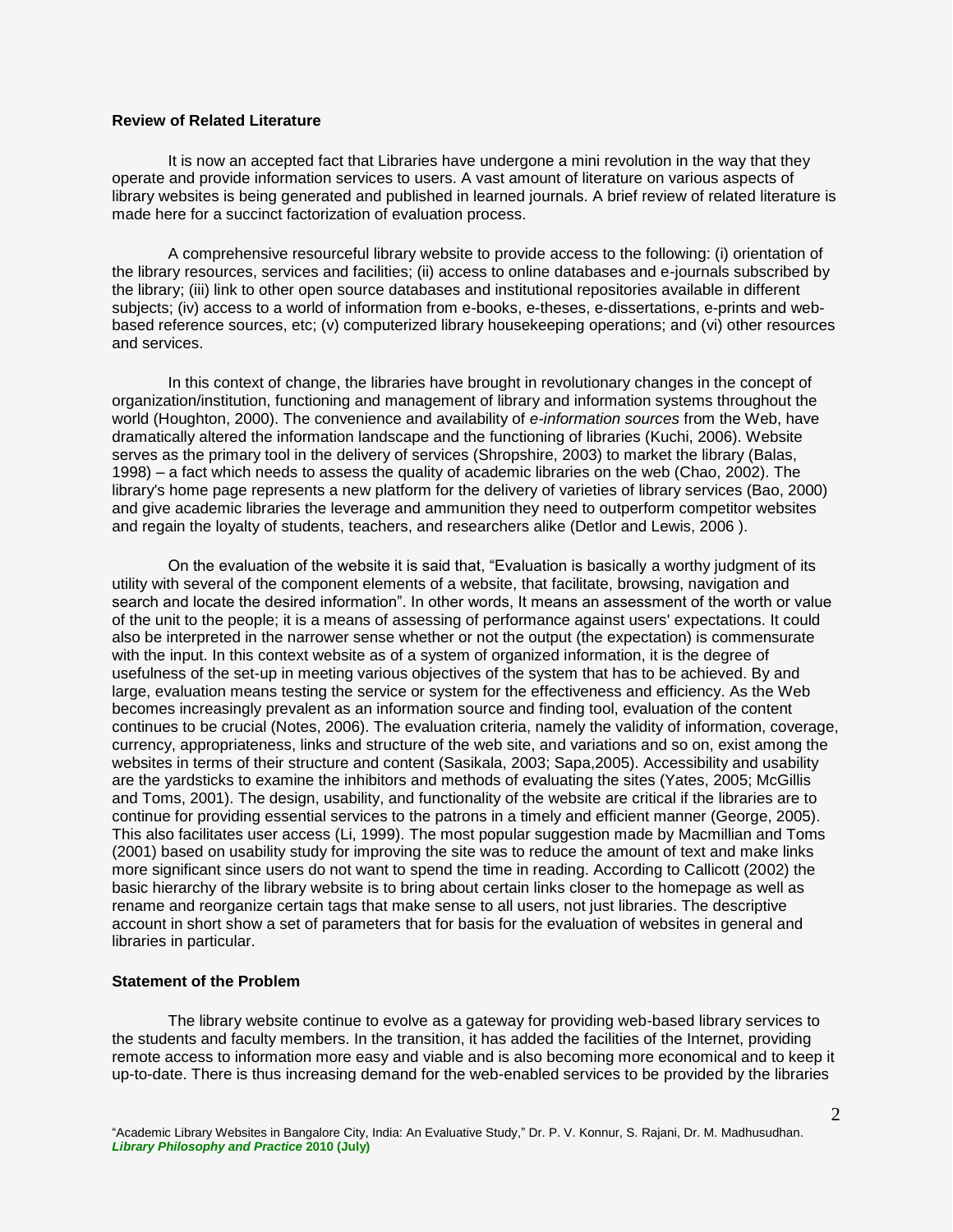Hence most of the academic libraries in India and elsewhere have designed and developed websites to present their resources and services.

Traditional evaluation criteria endorsed and applied by Librarians over the years are not sufficient for the evaluation of today's hypermedia website environment. There are many other criteria, which can be used to evaluate these. However, so far in-depth studies relating to evaluation of these websites have not been undertaken except rating the websites on the basis of number of hits only. In view of this, there is a necessity to take up the aspects of in-depth *Evaluation of Select Academic Library Websites* and an such attempt is made in this paper for a useful presentation and perusal of the concerned in the area. A a mechanism for the design and development of effective and efficient functionin of library websites of select academic library websites in Bangalore city (India) is attempted in this paper.

#### **Objectives of the Study**

The study aims at achieving the following objectives:

- To identify the academic library websites in Bangalore city;
- To know the different features in the Academic Library Websites in the geographical setting
- To identify criteria for the evaluation of academic library websites;
- to evaluate the academic library websites with the identified criteria for the verification of validity, reliability and usefulness ; and
- to rank the selected academic library websites based on the identified criteria.

#### **Scope and Limitations**

The study is limited to the five select academic library websites of Bangalore city and based on the evaluation criteria of the currency, accuracy, relevance, organization and structure, presentation, URL maintenance and features etc. and manual evaluation.

The evaluation of select academic library websites is carried with a purpose of verifying the validity, reliability and the usefulness of identified criteria. Which can be considered as broad-based criteria for evaluation of academic library websites in India. The following are the list of academic libraries selected for the study:

- Bangalore University (BU) < [http://library.bub.ernet.in>](http://library.bub.ernet.in/)  $\bullet$
- Indian Institute of Science (IISc) < [http://www.library.iisc.ernet.in](http://www.library.iisc.ernet.in/) >
- Indian Statistical Institute (ISI) [<http://www.isibang.ac.in/library/library.htm >](http://www.isibang.ac.in/library/library.htm)
- Indian Institute of Information Technology (IIITB)< http://www.iiitb. ac.in/library.htm>
- National Law School of India University (NLSIU)<<http://www.nls.ac.in/library.html> >

#### **Methodology and Evaluation Checklist**

The study adopted evaluation methodology to bring-about the factors of usefulness on the basis of criteria identified for evaluation of academic library websites In this context the following particularly devised evaluation checklist is found to be suitable for this purpose.

The checklist inherently are closed questions (dichotomous type) relating to various evaluation aspects such as: currency, accuracy, relevance, organization and structure, presentation, URL maintenance and features etc. To gather more relevant data, however a few open ended questions were also included in order to have descriptive data and extra information / data relating to the subject. The checklist was divided into five main parts preceded by a Rating Table.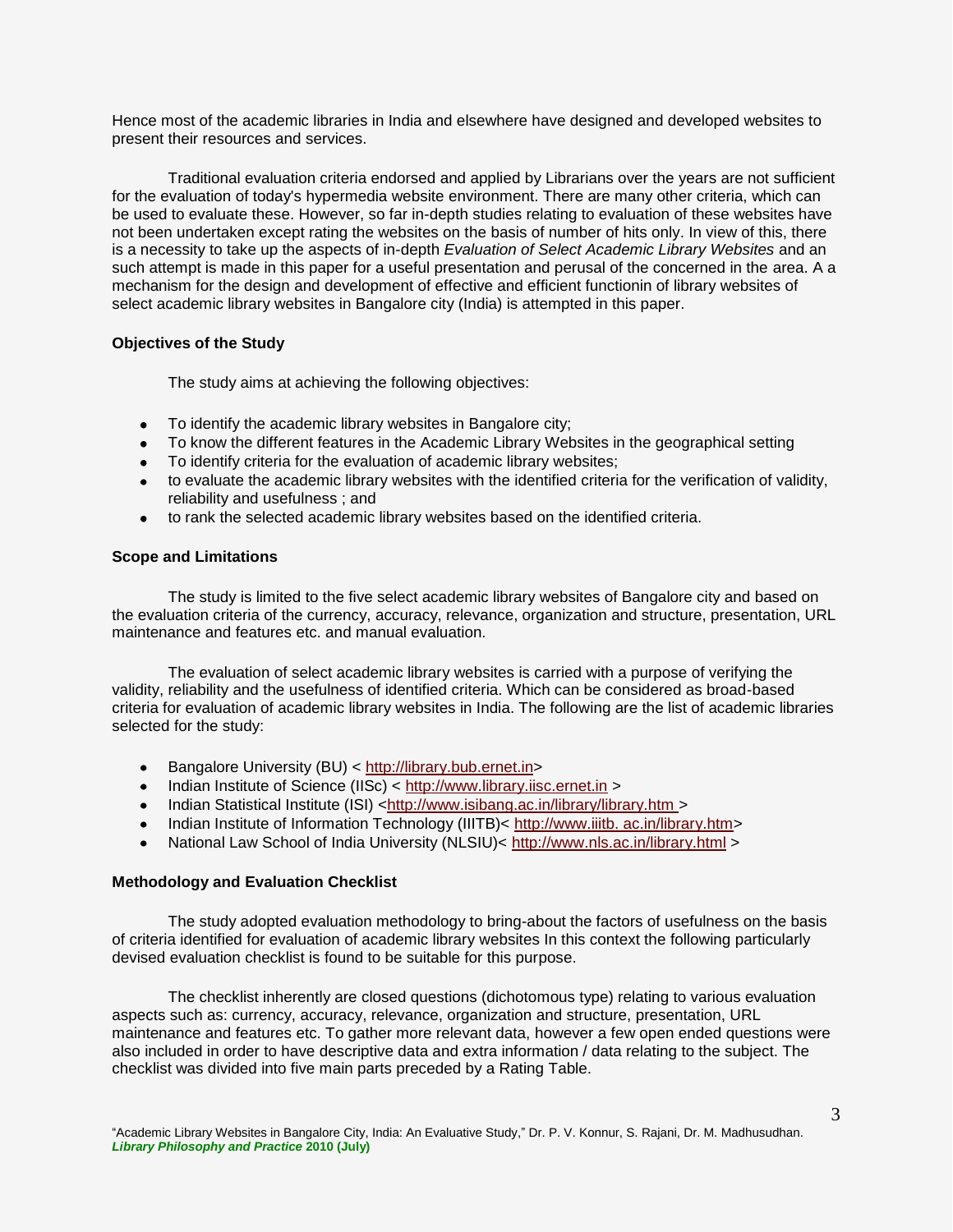The average scores are tabulated from each of the five categories. The averages are added together and the library websites are compared and contrasted based on those scores for ranking. The reviewer's subjective and objective comments about the select library websites are being used to discuss the evaluations based on a broad set of criteria.

The quantitative rating system (ten point scale) was designed to determine evaluation checklist whether or not it effectively served its intended dual purpose i.e. to provide a meaningful numerical rating for each individual feature of the select academic library websites and to aid in distinguishing quality among study of websites with similar information content. The rating scale 0-10 with rating 0 is being assigned to the least and 10 to the highest rate by the evaluator of the study. The rating table allows the evaluator to assign numerical value to select Academic Library websites in Bangalore. Its purpose is best served when comparing and selecting sites similar in purpose and scope. Testing of the checklist was performed on 12 th March 2009. In this exercise, a total of ten hours was spent for evaluation of five select academic library websites with the help of the checklist.

#### **Analysis of the Data**

This study evaluates the study websites in five areas: currency, accuracy and relevance; organization and structure; presentation; maintenance; and different features of the library website. The phase of data analysis took place from 13 th March to 23 rd March 2009. Qualitative and quantitative results were analyzed and presented in the following sections. The comparative statement for ranking of academic library websites is presented in the Table VII.

#### **Currency, Accuracy, and Relevance of the Library Websites**

Currency refers to the timeliness of information. Accuracy generally refers to the information content to get the information source and the correctness of the source of information. In many respect, the need to determine accuracy underpins the whole process of evaluation: it is often the reason for looking critically at any information and relevance being an important part of the evaluation process. Table I shows the evaluation of academic library websites in term of retrieval efficiency, contact information, updation, copyright status, and online reference desk assistance. Table I: Currency, Accuracy and Relevance of Academic Library Websites

| Currency, Accuracy and<br>Relevance criteria                                |                    | Scores             |                     |                     |                    |                    |
|-----------------------------------------------------------------------------|--------------------|--------------------|---------------------|---------------------|--------------------|--------------------|
|                                                                             | <b>BU</b>          | <b>IISc</b>        | <b>ISI</b>          | <b>IIITB</b>        | <b>NLSIU</b>       |                    |
| Retrieving all the hyper links in<br>the webpage                            | 09                 | 10                 | 06                  | 10                  | 10                 | 45(90<br>percent)^ |
| Given all the contact information                                           | 108                | 10                 | 07                  | 06                  | 06                 | 37(74)<br>percent) |
| Copyright status are clearly<br>stated                                      | 10                 | 10                 | 00                  | 00                  | 10                 | 30(60<br>percent)  |
| All hyper links appropriate and<br>relevant for an online reference<br>desk | 08                 | 10                 | 05                  | 00                  | 00                 | 23(46)<br>percent) |
| Last time the site was updated                                              | 03                 | 00                 | 05                  | 00                  | 00                 | 8(16)<br>percent)  |
| Total Score (Max. 50)                                                       | 38 (76<br>percent) | 40 (80<br>percent) | 23(46) <br>percent) | 16 (32)<br>percent) | 26 (52<br>percent) |                    |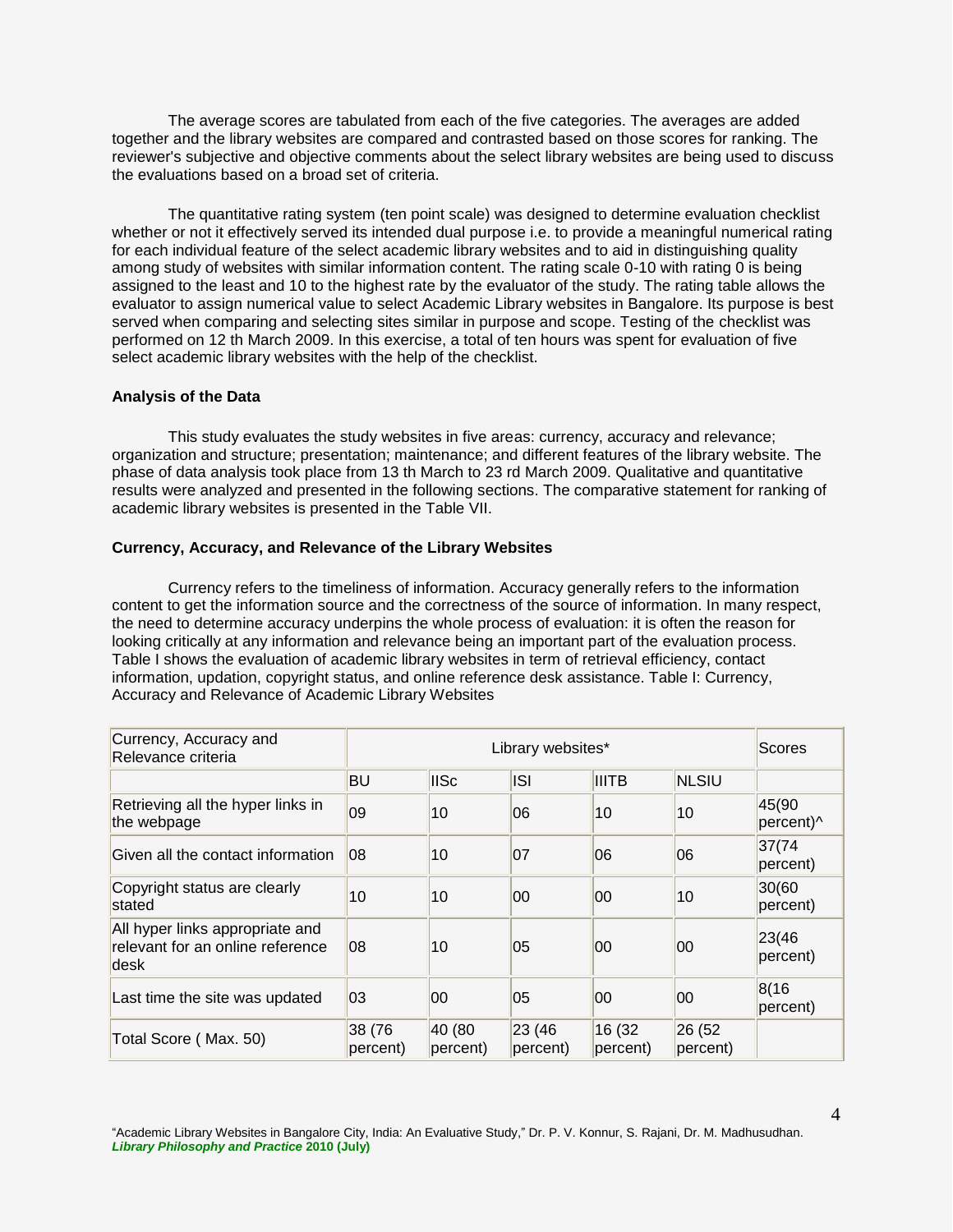Note: \*BU- Bangalore University, IISc - Indian Institute of Science, ISI- Indian Statistical Institute, IIITB- Indian Institute of Information Technology, NLSIU - National Law School of India University. Figures in parentheses indicate the percentage.

It is observed from the Table I that 90 percent of study websites retrieve all the hyper links in the webpage, followed by 74 percent provide contact information, 60 percent provide copyright status, and 46 percent are providing appropriate and relevant hyper links for reference desk, and only 16 percent of study websites have provided the information about the date of l ast updating the site.

It is noted that the date of last revision is very important aspect of the website content otherwise the number of audience will be reduced because of obsolete information. Currency is an important consideration because outdated information can become useless as well inaccurate or misleading, most of the study home pages with the date of last update were updated sometime in the last 25 days before being examined for this study. Copyright in relation to electronic information is a complex area and its general considerations are beyond the scope of this research work. However, one consideration in terms of evaluation is the availability of copyright information. User may want to re-use textual or graphical materials, such as in a publication or presentation. However, as a basic rule, any information, which is published via the Internet, will be covered by copyright, including images, the text of web pages and the contents of e-mail and Usenet messages. It is therefore useful if the authors or webmasters provide a statement of the copyright ownership of materials, details of how materials should be cited in a publication or attributed to an author as well as the individual who should be contacted where copyright permission is required.

Looking at the total efficiency of study websites (Table I), only one study website (IISc) got the highest score i.e. 40. Even this score is also not the highest because the total score obtained here is 40 out of 50 only. That means none of the sites have 100 percent in terms of retrieval efficiency, contact information, updating, copyright status, and online reference desk assistance. IISc has topped with higher score (40), followed by BU (38), NLSIU (26), ISI (23), and IIITB (16). However, this is not the final assessment. The final assessment should take into account all the features of the websites. Therefore, the scores obtained in this table are consolidated with the scores of other tables (means transferred to final ranking table, i.e. Table I score) to final ranking table VII entitled, Ranking of Academic Library Websites.

#### **Organization and Structure of Academic Library Websites**

The web page content needs or rather demands the hierarchical, linear and randomly interlinked combinations of the two styles. The structure used to organize the contents of a web page is easy for users to navigate. Organization is an important factor which should be done in such a fashion that each web page will be independent of the other. Each web page has appropriate images, icons and graphics and these should load the home page very fast in any web browser. Proper linking must be maintained so that the user can have provision to come back again to any one of the earlier pages. However, every page should include some information also and not only the links. Table II presents the analysis of organization and structure of study websites in term of accessibility, web browser, loading of images and graphics, and fast retrieval of web pages.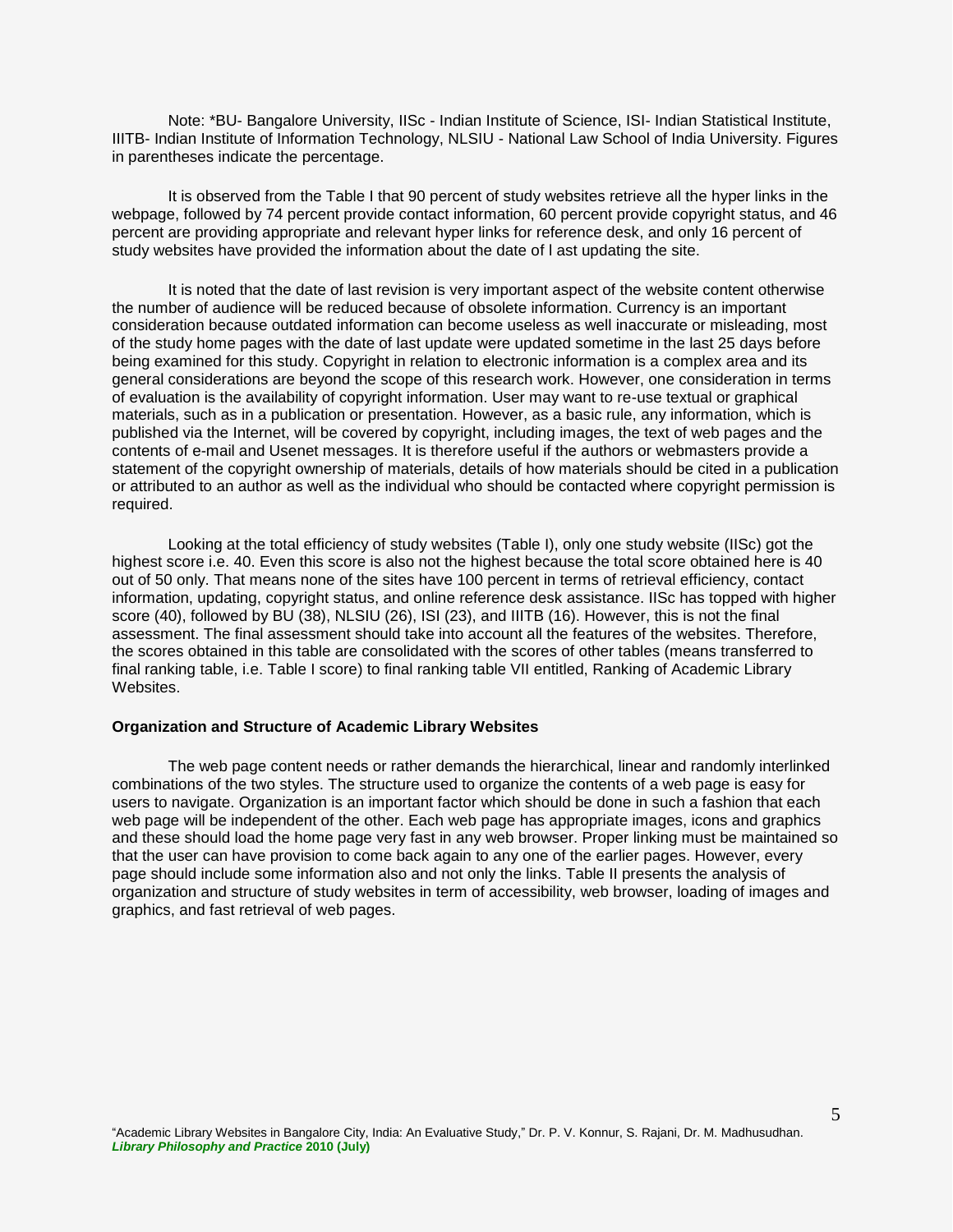#### Table II: Organization and Structure of Academic Library Websites

| Organization and Structure<br>criteria                          |                      | Library websites*            |                      |                    |                    |                    |  |  |
|-----------------------------------------------------------------|----------------------|------------------------------|----------------------|--------------------|--------------------|--------------------|--|--|
|                                                                 | BU                   | <b>IISc</b>                  | <b>ISI</b>           | <b>IIITB</b>       | <b>NLSIU</b>       |                    |  |  |
| Site is accessible from all the<br><b>Browsers</b>              | 10                   | 10                           | 10                   | 10                 | 08                 | 48 (96<br>percent) |  |  |
| How fast does the web page<br>paint?                            | 10                   | 10                           | 10                   | 08                 | 10                 | 48(96<br>percent)  |  |  |
| All images, icons and graphics<br>paint when the web page loads | $ 09\rangle$         | 10                           | 09                   | 00                 | 10                 | 38 (76<br>percent) |  |  |
| Total Score (Max. 30)                                           | 29 (96.6<br>percent) | 30 (100<br>$ percent\rangle$ | 29 (96.6<br>percent) | 18 (60<br>percent) | 28 (93<br>percent) |                    |  |  |

Note: \* For full forms of the abbreviations, please refer to Table I. Figures in parentheses indicate the percentage

The data in Table II is related to organization and structure of the study websites, 96 percent each study websites are accessible from all the web browsers, "the web page designed should be accessible by a variety of browsers" (Prasad, 2001). 76 percent sites are properly loading images, icons and graphics on their home page. All the homepages of study websites with image files did not take more than 25 seconds to appear completely on the computer screen, "for web pages with images files, the loading time was less than 20 seconds" (Lee and Teh, 2001).

Logos, photographs, images, and icons of the library were common features of all the study websites. Two of these sites have additional photographs of librarians. Surprisingly, all the study websites are organized and structured well but one of the academic library websites (IIITB) is poor.

From the above table it is clear that only one website (IISc) got the cent percent in this criterion, followed by BU and ISI (96 percent) respectively, NLSIU (93 percent), and IIITB (60 percent). The criteria wise study reveals that the study websites scores highest percentage in accessible from web browser and web page retrieval fast (96 percent), and loading images and graphics (76 percent).

This indicates that 80 percent of the study websites are "excellent". Only average website has a total score of 18 (60 percent). Therefore, the scores obtained in this table are consolidated with the scores of other tables (means transferred to final ranking table, i.e. Table II score of the ranking table) in the final ranking Table VII.

#### **Presentation of Academic Library Websites**

The presentation and arrangement of information on the screen very much matter for the ease of assimilation. This includes whether screens are clearly laid out and aesthetically pleasing, whether there is too much information on each screen, whether the text is easy to read and whether heading stands out. Care should be taken that the page is clearly laid out and all the links are easily displayed on one screen. It is possible to navigate from one section to any of the major sections of the service and the resources that are linked to each hyper link are self-evident. It is also worth considering whether a source is consistently, logically presented and arranged. Table III explains the graphics, text and easy navigation, and presentation of study websites.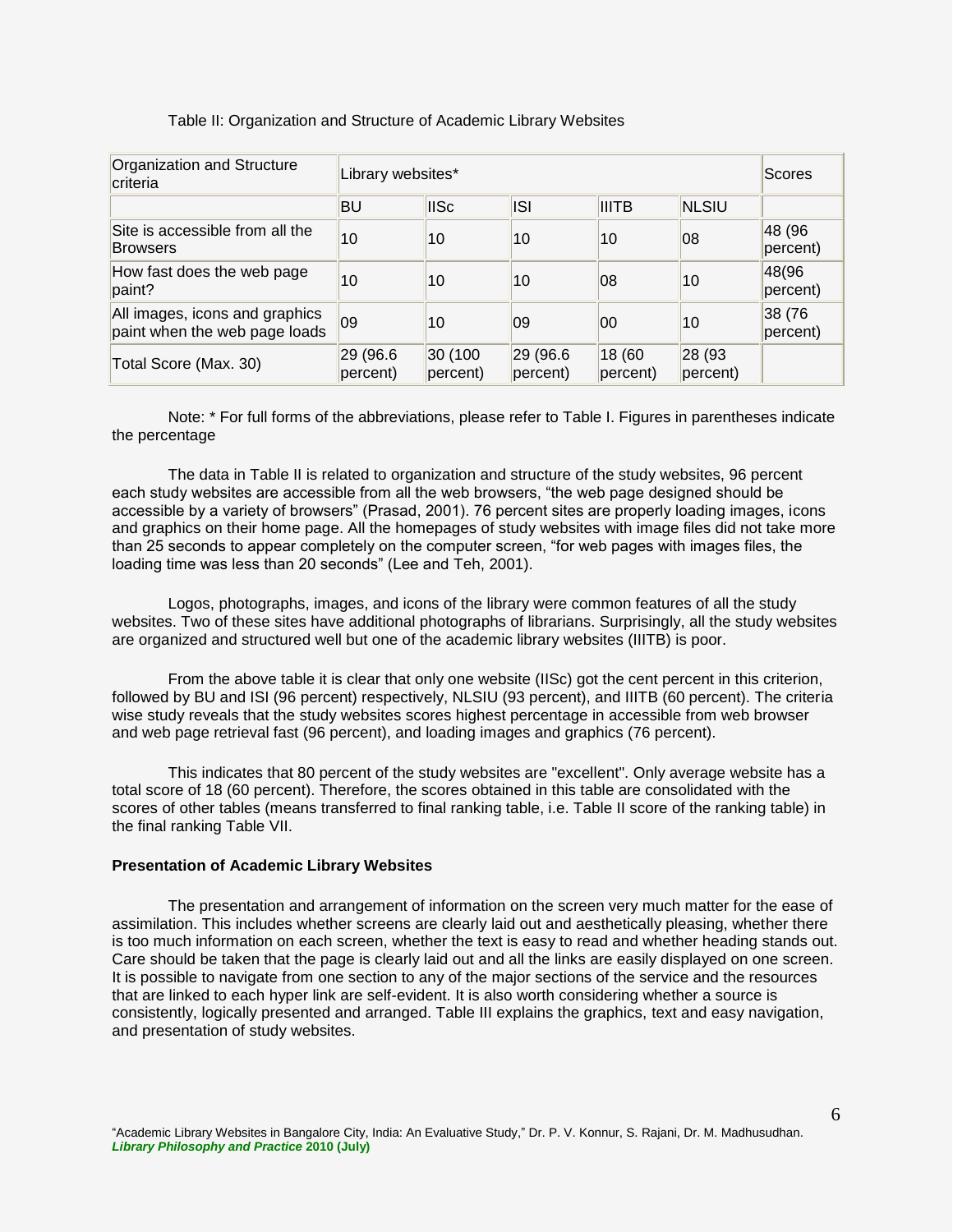|  |  |  | Table III: Presentation of Academic Library Websites |  |  |
|--|--|--|------------------------------------------------------|--|--|
|--|--|--|------------------------------------------------------|--|--|

| <b>Presentation criteria</b>                                     |                     | Library websites*   | Scores             |                    |                     |                                               |
|------------------------------------------------------------------|---------------------|---------------------|--------------------|--------------------|---------------------|-----------------------------------------------|
|                                                                  | <b>BU</b>           | <b>IISc</b>         | <b>ISI</b>         | <b>IIITB</b>       | <b>NLSIU</b>        |                                               |
| The graphics and texts<br>are most clear and easy<br>to read     | 10                  | 10                  | 10                 | 10                 | 10                  | 50 (100 percent)^                             |
| Web pages are easy to<br>navigate                                | 10                  | 10                  | 10                 | 10                 | 10                  | 50 (100 percent)                              |
| Every page included way<br>to turn the home page for<br>the site | 10                  | 10                  | 08                 | 10                 | 10                  | 48<br>align="center">(96<br>$ percent\rangle$ |
| Graphics are the most<br>appropriate middle group                | 10                  | 10                  | 10                 | 00                 | 10                  | $ 40\rangle$ (80 percent)                     |
| Total Score (Max. 40)                                            | 40 (100<br>percent) | 40 (100<br>percent) | 38 (95<br>percent) | 30 (75<br>percent) | 40 (100<br>percent) |                                               |

Note: \* For full forms of the abbreviations, please refer to Table I. Figures in parentheses indicate the percentage

Table III shows that among the study websites, BU, IISc and NLSIU scores cent percent, followed by ISI (95 percent) and IIITB (75 percent). Further, the criteria wise study also reveals that it scores cent percentage in graphics; text is easy to read and navigation way to turn homepage (96 percent) and graphics are of middle group (80 percent).

In addition, "good presentation" is often a matter of personal taste. Some of us will feel a particular feature is essential while others may feel the same feature is redundant. However, a comprehensive perspective should include every aspect. Further considerations are: the number of clicks required to locate relevant information, whether steps are unnecessarily repeated, and whether useful shortcuts are available, such as a "home" icon to take directly to the start of a document or resource. In addition, some web pages are extremely long and users must scroll painstakingly through them to find what they want. One alternative is providing links between different sections of the same page or splitting a document into parts by providing links between the different sections. However, the opposite extreme might have many separate pages for small sections of the same document, continually forcing users to download different parts but without offering the option to scroll through larger sections. Obviously, the length of a page is a highly subjective issue but it might consider whether a useful balance has been achieved and whether the organization is appropriate to the content.

The above table indicates that 80 percent of the study websites are "excellent". Only "above average" website has a total score of 30 (75 percent). Therefore, the scores obtained in this table are consolidated with the scores of other tables and transferred to final ranking Table VII.

#### **Maintenance of Academic Library Websites**

Maintenance of the library website is ongoing practice and tedious job of the webmaster. One factor to be considered is the currency of all hyper links, some sites include a policy regarding the updating process. Such a policy may include details of whether an individual or group is responsible for maintenance, their knowledge and expertise, and their motivation for doing so. If individuals or groups maintain a site voluntarily, they may be more likely to lose interest and therefore fail to maintain the site effectively in the long term. Contact information for site maintainers is also a useful feature and suggests a concern for site maintenance.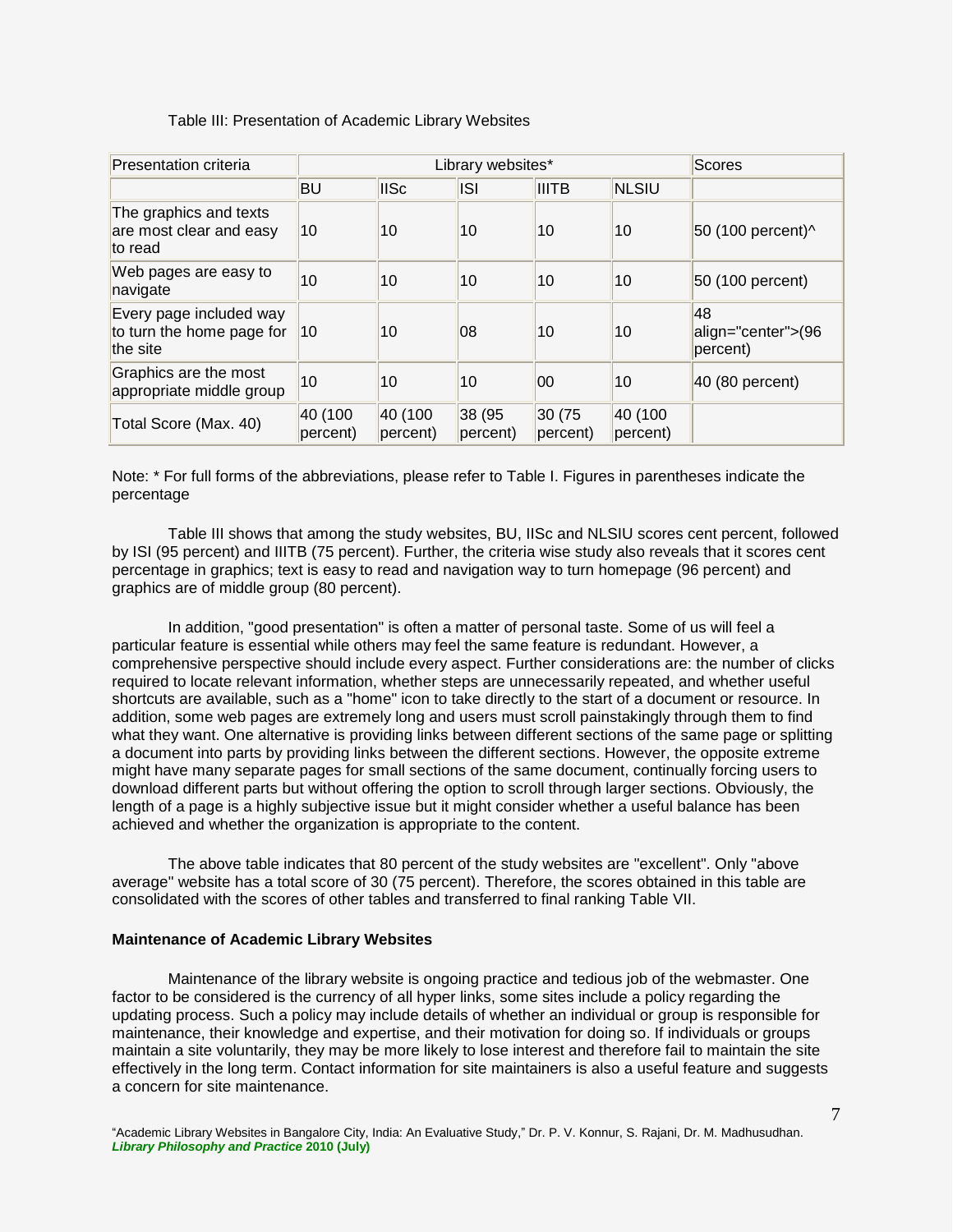In fact, the most exciting and useful feature of the web site is the implementation of web forms. Forms provide a way for collecting detailed information from Web users. With the feedback from, the librarian plays an active role in the library-patron relationship. The suggestions should be the integral part of the website development, especially in the initial stages it helps in correcting the design, as the suggestions are the views and reactions of the end-users. "Web-based forms, which are effective tools for library-user interaction and communication" (Ahmed, 2002).

Speed of access is of particular concern and factors affecting speed include the location of sources, the number and size of any images. In addition, "sites are faster to access if it is possible to view a text-only version of the information". This ensures that pages are meaningful to any user irrespective of the fact whether the images are viewed or not. The maintenance of the study websites in term of maintenance, feedback and speed of access is presented in Table IV. Table IV: Maintenance of Academic Library Websites

| Maintenance criteria                                      |                      | Library websites*   |                      |                      |                       |                             |  |  |
|-----------------------------------------------------------|----------------------|---------------------|----------------------|----------------------|-----------------------|-----------------------------|--|--|
|                                                           | <b>BU</b>            | <b>IISc</b>         | <b>ISI</b>           | <b>IIITB</b>         | <b>NLSIU</b>          |                             |  |  |
| Persons responsible for the<br>site display               | 10                   | 10                  | $ 02\rangle$         | 100                  | 00                    | 22 (44)<br>percent)^        |  |  |
| Allows a user to send feed<br>back or comments to library | 100                  | 10                  | 10                   | 100                  | 00                    | 20 (40<br>$ percent\rangle$ |  |  |
| Server appear to be fast                                  | 09                   | 10                  | 10                   | 10                   | 10                    | 49(98<br>percent)           |  |  |
| Total Score(Max.30)                                       | 19 (63.3<br>percent) | 30 (100<br>percent) | 22 (73.3<br>percent) | 10(33.3)<br>percent) | 10 (33.3)<br>percent) |                             |  |  |

Note: \* For full forms of the abbreviations, please refer to Table I. Figures in parentheses indicate the percentage.

It is observed data from the Table IV that the IISc website scores (100 percent) highest among the study websites, followed by ISI (73.3 percent), BU (63.3 percent) and IIITB and NLSIU (33.3 percent). The study reveals that score highest percentage in the criteria of servers appear fast (98 percent), persons responsible (44 percent) and feedback or comments (40 percent).

This indicates that 20 percent of the study websites are "excellent", followed by 40 percent are "above average". The "below average" websites have a total score of 10 each (40 percent). Therefore, the scores obtained in this table are consolidated with the scores of other tables and transferred to final ranking Table VII.

#### **Features of Academic Library Websites**

Web-based Public Access Catalogue (Web PAC) is the most widely provided information service on library websites. It is hardly the case that a library has a web page without Web PAC. It helps users to browse/search the library catalogue remotely, even from homes. It also gives an idea to the users about the status of the document whether it is issued or available and searches the online database for articles and act as a gateway to additional resources on a variety of subjects, such as: e-books, e-reference resources, e-newspapers, e-journals, open access journals, consortia-based e-resources, proceedings of conferences, local and internationals library and information resources, etc. If the user is looking for specific information this is not reflected in the contents pages of the website, an additional search facility will be of great help. The table V presents the different features of study websites as prescribed by the evaluation checklist.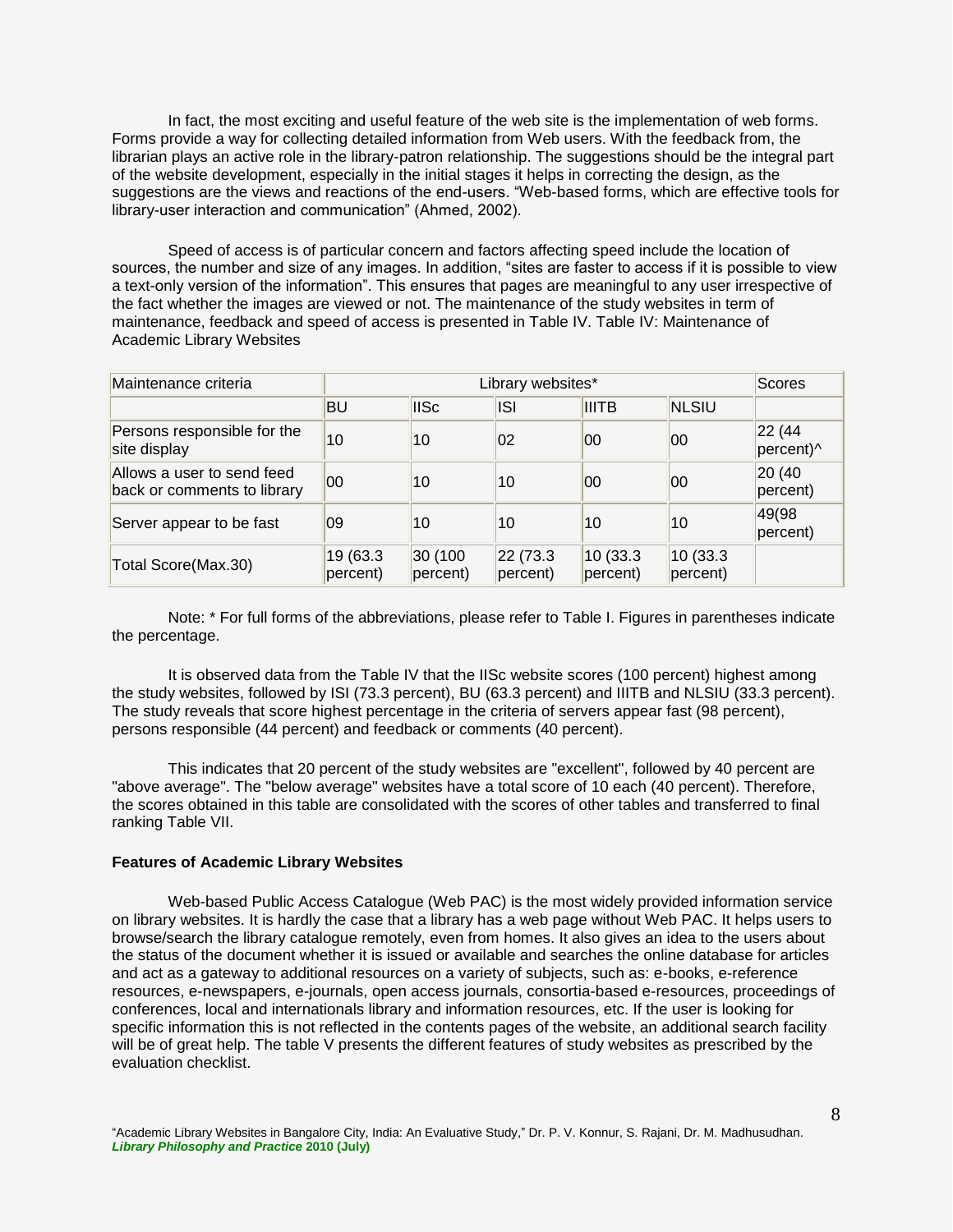| <b>Features of Library</b><br>Websites criteria |                       | Library websites*    |                       |                       |                    |                     |  |
|-------------------------------------------------|-----------------------|----------------------|-----------------------|-----------------------|--------------------|---------------------|--|
|                                                 | BU                    | <b>IISc</b>          | <b>ISI</b>            | <b>IIITB</b>          | <b>NLSIU</b>       |                     |  |
| An option to request<br>reference assistance    | 08                    | 10                   | 10                    | 10                    | 07                 | 45 (90<br>percent)  |  |
| An option to search a<br>library's OPAC         | 10                    | 10                   | 10                    | 00                    | 10                 | 40 (80<br>percent)  |  |
| Hyper links to e-journals<br>and databases      | 10                    | 10                   | 10                    | 00                    | 10                 | 40 (80<br>percent)  |  |
| Hyperlinks to open access 03<br>resources       |                       | 10                   | 10                    | 00                    | 00                 | 23 (46)<br>percent) |  |
| Search Engine<br>functionality                  | 10                    | 10                   | 00                    | 00                    | 00                 | 20 (40<br>percent)  |  |
| Hyper links to other web<br>reference sites     | 00                    | 00                   | 10                    | 00                    | 100                | 10 (20<br>percent)  |  |
| Total Score (Max. 60)                           | 41 (68.3)<br>percent) | 50 (83.3<br>percent) | 50 (83.3)<br>percent) | 10 (16.6)<br>percent) | 27 (45<br>percent) |                     |  |

#### Table V: Features of Academic Library Websites

Note: \* For full forms of the abbreviations, please refer to Table I. Figures in parentheses indicate the percentage.

It is observed from the Table V that 90 percent of the study websites as an option to request reference assistance via e-mail, followed by 80 percent study libraries had incorporated access to the library catalogue through the library website "the same fact attested by the recent studies conducted by Mirza and Mahmood (2009, p. 3); Aman (2004, p.68)" . The one academic library that did not provide access to its Web PAC through internet was the library which had OPAC that can be accessed remotely through Campus Wide-Area Network, 80 percent study websites provided hyperlinks to e-journals and databases. The study libraries have their own e-subscription to e-journals and databases and also providing consortia-based e-resources of UGC-Infonet Digital Library Consortium and Indian National Digital Library in Engineering and Science and Technology (INDEST) consortium, 46 percent of study websites having hyperlinks to open access resources. Only 40 percent study websites have incorporated the search facility. Hyper links to other web reference sites is the least feature (20 percent).

This indicates that 40 percent of the study websites are "excellent". Only "above average" website has a total score of 41 (68.3 percent), followed by "average" website has a total score of 27(45 percent). Only "needs improvement" website i.e. IIITB has a total score of 10 (16.6 percent). However, this is not the final assessment. The final assessment should take into account all the features of the websites. Therefore, the scores obtained in this table are consolidated with the scores of other tables and transferred to final ranking Table VII.

A website's primary function is to provide a search engine for gathering and reporting information available on the internet or a portion of the internet. A search engine is essential for an academic library website of any size. The survey indicates that, out of five websites under the study only two have incorporated this feature; the same fact is attested by the recent study conducted by Detlor and Lewis (2006). The main function of an academic library web site is to provide access to research tools and fulltext databases for education and research purpose" (Lee and Teh, 2001), but meager hyperlinks to open access resources and other web reference sites by the study websites.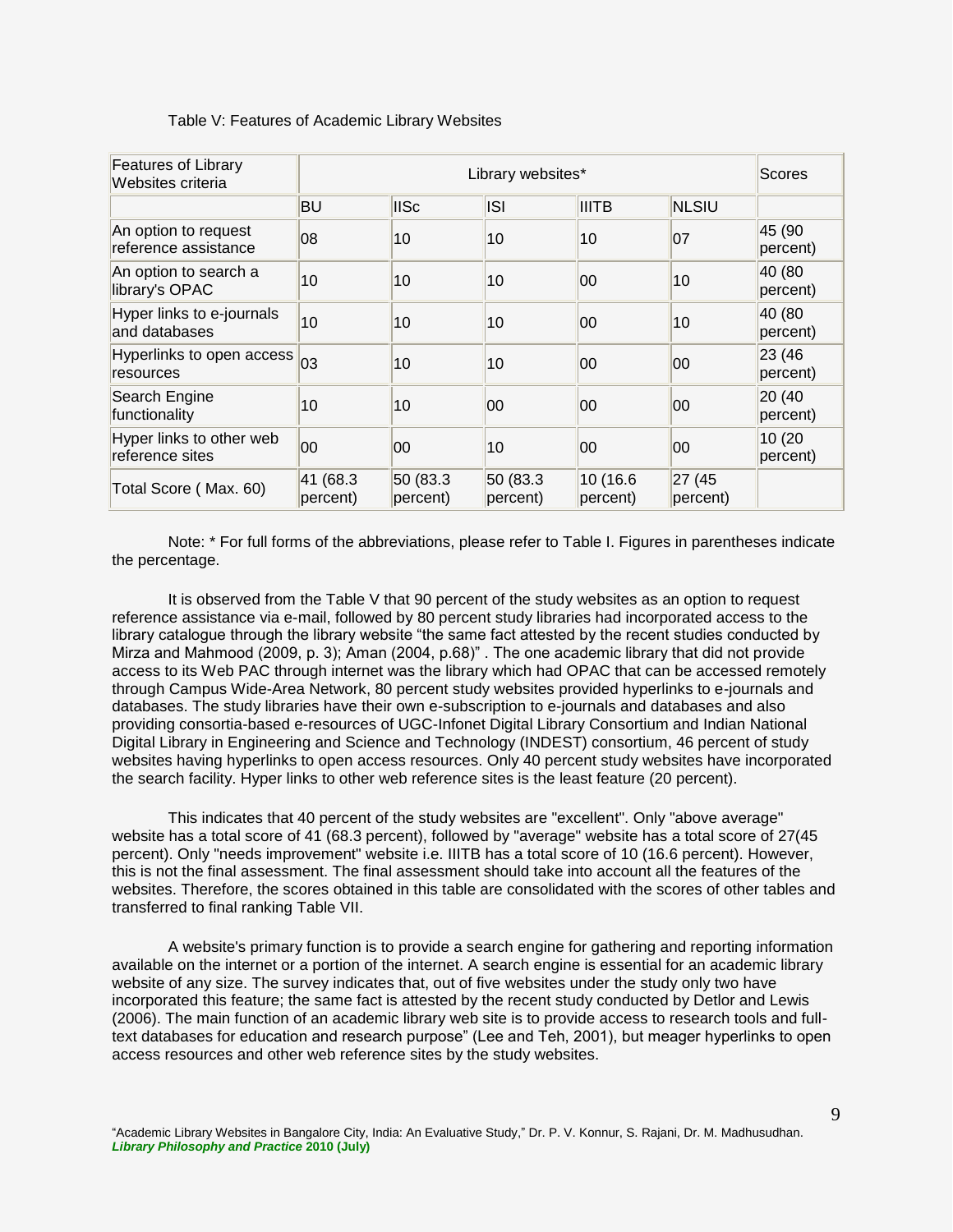#### **Rating Scale for Academic Library Websites**

Using data gathered from the study websites analysis and the evaluation checklist, a numeric score was generated for each study website in the study.

The five point rating scale was fixed equally based on the maximum score 210 of currency, accuracy and relevance (Table I and 50 points); organization and structure (Table II and 30 points); presentation (Table III and 40 points); maintenance (Table IV and 30 points); and features of library websites (Table V and 60 points), to rank the study the study libraries, t he rating scale was designed to rank "Excellent" to "Needs Improvement" based on the five point scale below (Table-VI): Table-VI: Rating Scale for Academic Library Websites

| Range (Score) | Rank                 |
|---------------|----------------------|
| 169 - 210     | Excellent            |
| 127 - 168     | Above Average        |
| 85 - 126      | Average              |
| $ 43 - 84 $   | <b>Below Average</b> |
| $01 - 42$     | Needs<br>Improvement |

#### **Ranking of Academic Library Websites**

Ranking of the study websites on the basis of five point rating scale (Table VI) and points taken from the Table I through V is presented in the following Table VII. Table VII : Rankings of Academic Library Websites

| SI.<br>No.     | Library<br>Website* |                                                             | Evaluation criteria and Points*                 |                                 |                               |                                                        |                            |                         |
|----------------|---------------------|-------------------------------------------------------------|-------------------------------------------------|---------------------------------|-------------------------------|--------------------------------------------------------|----------------------------|-------------------------|
|                |                     | Currency,<br>accuracy<br>land<br>relevance<br>(Table I, 50) | Organization<br>and structure<br>(Table II, 30) | Presentation<br>(Table III, 40) | Maintenance<br>(Table IV, 30) | Features<br>of library<br>websites<br>(Table V,<br>60) |                            |                         |
| 1              | <b>IISc</b>         | 40                                                          | 30                                              | 40                              | 30                            | 50                                                     | 190<br>(90.47)<br>percent) | Excellent               |
| 2              | <b>BU</b>           | 38                                                          | 29                                              | 40                              | 19                            | 41                                                     | 167<br>(79.52)<br>percent) | Above<br>Average        |
| 3              | <b>ISI</b>          | 23                                                          | 29                                              | 38                              | 22                            | 50                                                     | 162<br>(77.14)<br>percent) | Above<br>Average        |
| $\overline{4}$ | <b>NLSIU</b>        | 26                                                          | 28                                              | 40                              | 10                            | 27                                                     | 131<br>(62.38)<br>percent) | Above<br>Average        |
| $\overline{5}$ | <b>IIITB</b>        | 16                                                          | 18                                              | 30                              | 10                            | 10                                                     | 84 (40)<br>percent)        | <b>Below</b><br>Average |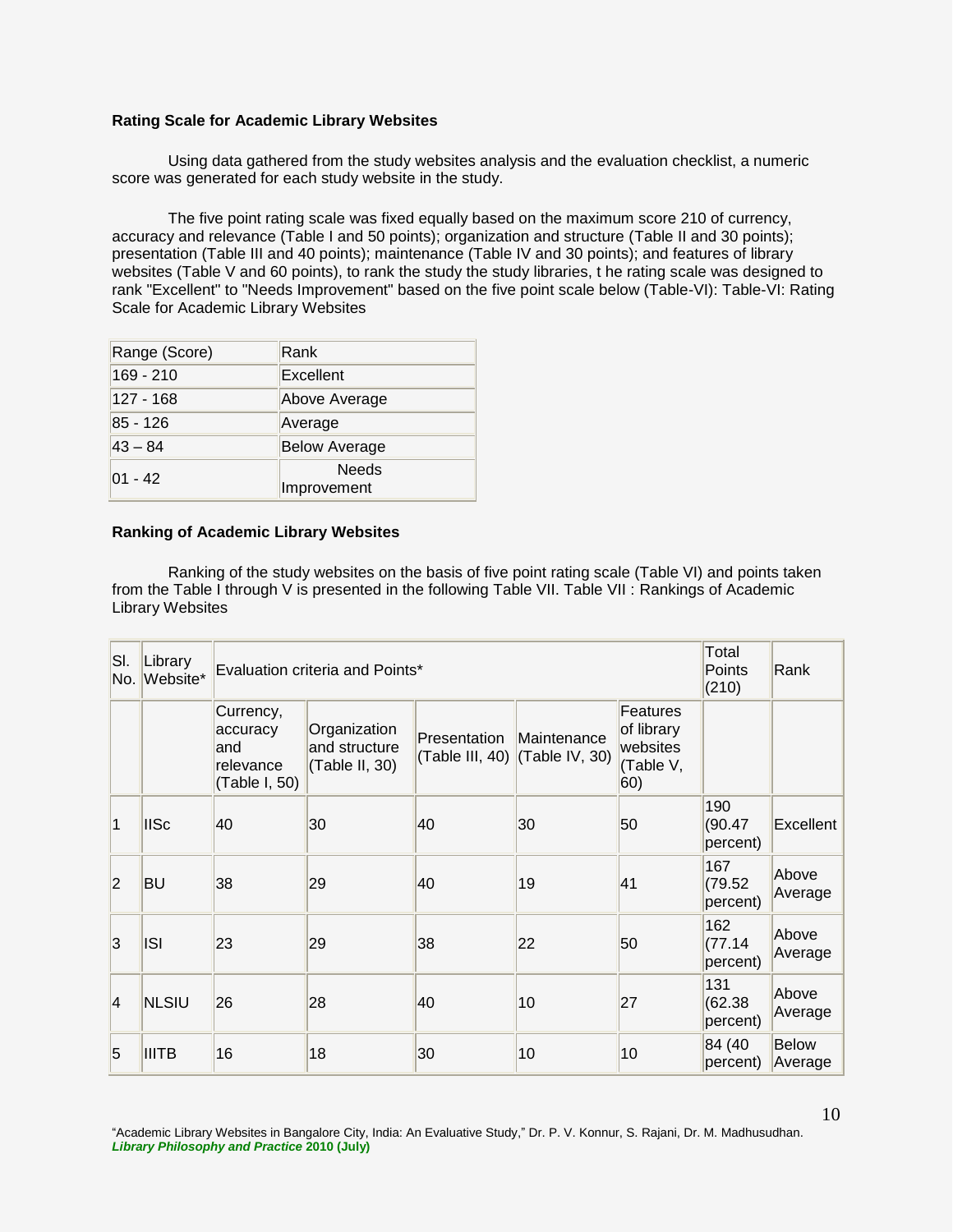Note: \* For full forms of the abbreviations, please refer to Table I. Figures in parentheses indicate the percentage.

It is observed from the Table VII that the rankings based on the points assigned to the academic library websites and a cursory glance at the table reveals that IISc got 190 points (90.47 percent) and is ranked "excellent", followed by BU 167 points (79.52 percent), ISI 162 points (77.14 percent) and NLSIU 131 points (62.38 percent) are ranked as "above average". The only website that has ranked "below average" is IIITB with 84 points (40 percent). The graphical representation of the same is depicted in



Note: \* For full forms of the abbreviations, please refer to Table I.

It is generally true that the libraries ranking higher on the website comparison tend to have a specific team dedicated to either web issues or technology issues, whereas lower ranked libraries tend to have fewer personnel dedicated to web issues. The rating system proved to be an efficient and effective means of representing data collected in each part of the instrument. The ranking table was especially helpful in bringing together all of the individual scores and then in generating a final composite rating. The system performed extremely well in accomplishing its original two goals: 1) to provide quantitative indicators of quality and 2 ) to serve as a means of justification for qualitative data.

These ranks clearly indicate that there is a need to develop academic library websites in the above features. To survive in the present web 2.0 and Library 2.0 environment, there is no substitute or escape to avoid. Only developing their websites and meeting the web challenges to strengthen their vital web-based library services is imminent.

#### **Suggestions**

The evaluation of study websites and the subsequent analysis of the data and the findings of the study have enabled the investigator to provide some practical suggestions about starting and improving the web-based library services expected from study websites. The main suggestions for improvements are as follows:

- 1. Academic library websites should be developed into a more dynamic and interactive and compatible with Web 2.0 or Library 2.0 and Web 3.0 technologies. Library 2.0 is offering dynamic websites for the libraries which embedded with semantic web and interoperability of various tools and techniques.
- 2. Academic libraries must provide dynamic contents, RSS feeds, instant messaging (IM) reference services, virtual library tours, online library and floor maps, online library calendar, FAQs, bulletin

"Academic Library Websites in Bangalore City, India: An Evaluative Study," Dr. P. V. Konnur, S. Rajani, Dr. M. Madhusudhan. *Library Philosophy and Practice* **2010 (July)**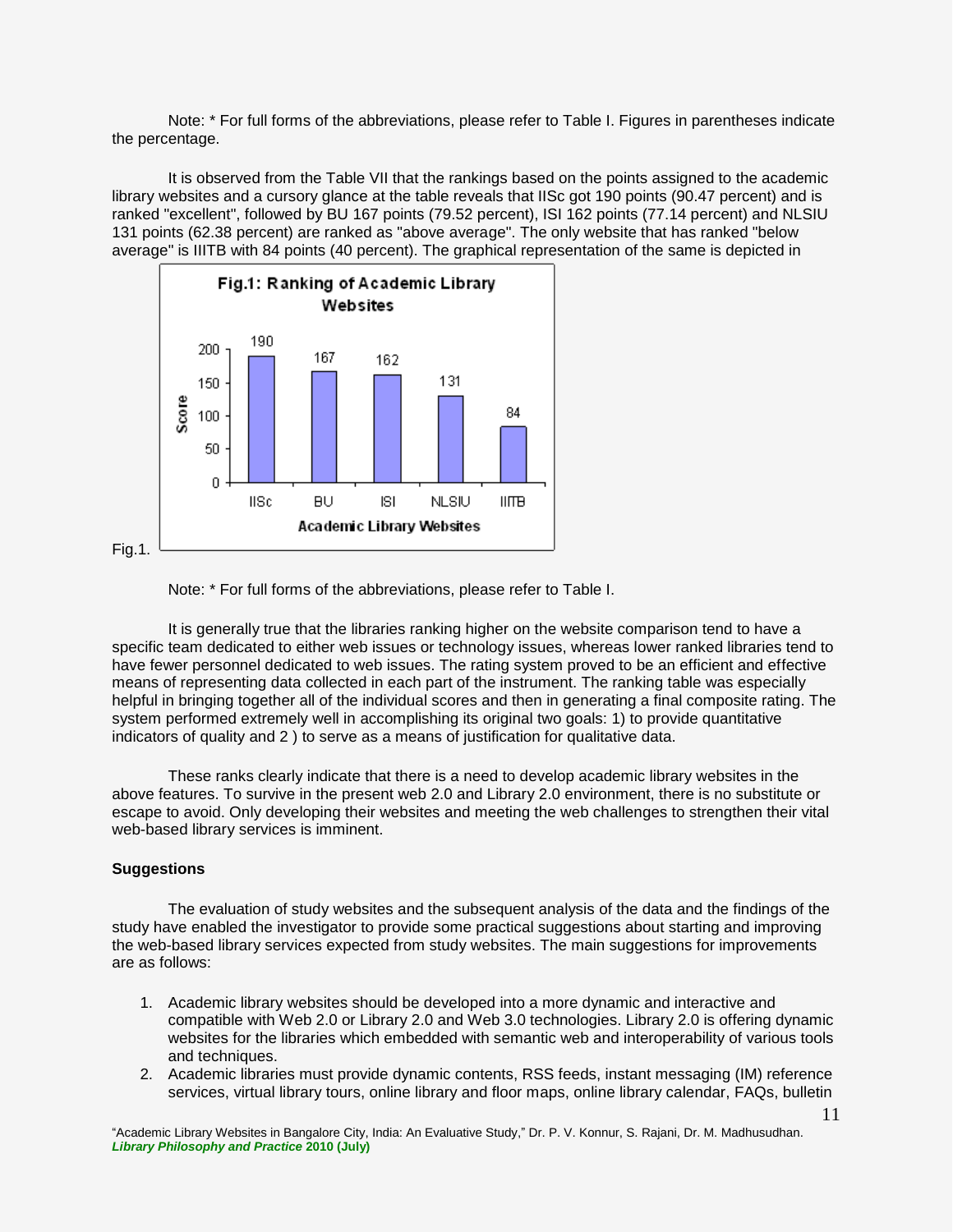boards, discussion forums and Listservs represent the new ultimate level of power for web-based library services.

- 3. Blogs, or web logs, are versatile platforms for presenting information to academic library patrons. When combined with academic library web sites, they are capable of enhancing existing web presence and providing opportunity for conversation and communication (Schrecker, 2008).
- 4. Academic libraries should make the portal interactive by hosting the announcements about new library resources and services, links to the websites of interest to the academic and research studies.
- 5. Every effort should be made on a consistent basis to update the library portal frequently. This will certainly entice users to library portal and then to the library resources and services.
- 6. While uploading any web page to web server the Webmaster must test the web pages thoroughly using different browsers. He/she should ensure that the page should be seen similar in all the browsers.
- 7. Web forms in each web-based library service should be provided in the study websites to attract the suggestions, comments about the pages. In case of library websites the feedback mechanism will enable the Librarians to know about user requirements and accordingly improve the user services.
- 8. The Library websites should be a knowledge resource portal to give one stop answer to their user community. Hence, the open access information relevant to the user group must be classified and presented in the library websites.
- 9. Remote access is one of the biggest advantages of digitizing local sources and making them available online in the websites.
- 10. There should be a regular and continuous user-oriented evaluation of websites as to adjust the site depending upon the requirements of the users.
- 11. Each study library on a regular basis should compare its own website with those of similar websites in order to simulate the continuous development of the site.
- 12. All the study websites must and should evaluate their websites with online tools.

#### **Conclusion**

The academic library websites are mirror of their collection, services and user-focused gateways to rich, quality content and they play a key role in the learning and research processes. The users are more accessible from the library websites than to the physical library itself. In this way, "academic library websites will become user-focused gateways to rich, quality content and, in doing so, re-establish the campus library's central role in the learning and research process" (Detlor and Lewis, 2006 ) and academic library will be everywhere they need it to be ( Bailin and Grafstein , 2005). The dynamic library websites and web-based library services will enable the users to be attracting the libraries. Hence, the study undertaken to reflect the need for well organized, dynamically maintained library websites for the study libraries. The most important single aspect of any website is its usability. The website of academic library should reflect users' needs and expectations. The library website content, structure, and design need to reflect with changes in user behaviour, technology, and information resources.

Based on the findings, academic library websites in Bangalore city have not come up to expectations as virtual expressions of the quality level of the academic excellence. There is a lack of information organization in most of the study websites. Hence, it is essential for these libraries to implement internal as well as external and manual and automated periodic evaluation of their websites. Such a kind of evaluation will give fool proof evaluation t hat critically reflects the defects of every website.

The study has revealed that study websites are lagging behind in exploiting the full potential of the library portal. Findings show that many of the study websites are yet to exploit full potential of the web-based forms, which are effective tools for library-user interaction and communication. It is hoped that libraries at the academic institutions will attend to the lacunae and develop soon a fully functional, interactive, dynamic content web portal with Web 2.0 and Web 3.0 technologies because academic community would expect information professionals as one of several professions vying for leadership in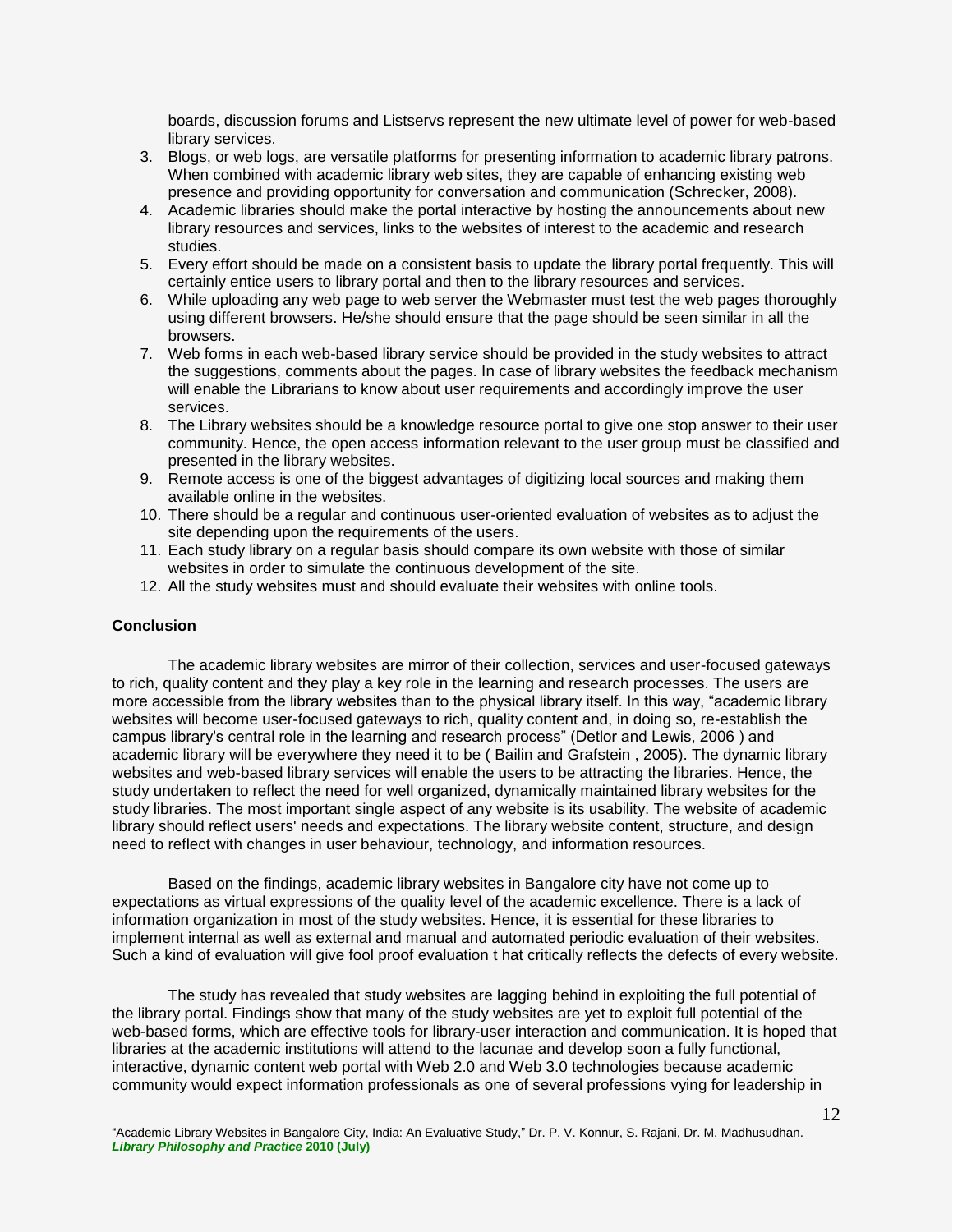the information age to organize and present information in a way that best fits the users attention and knowledge.

#### **References**

Ahmed, S.S. (2002). Managing change to enhance web-based services in the Arabian Gulf libraries. *Online Information Review 26*(4): 265-270.

Aman, M. (2004). Use of Malaysian academic library websites by university students.*Information Development 20* (1):67-71.

Bailin, A., & Grafstein, A. (2005). From place to function: Academic libraries in 2012. Available: [http://alpha.fdu.edu/~marcum/bailin\\_grafstein.doc](http://alpha.fdu.edu/~marcum/bailin_grafstein.doc) 

Balas, J.L. (1998). Using the web to market the library. *Computers in Libraries 18* (8): 46-49.

Bangalore university library. Available: [http://library.bub.ernet.in](http://library.bub.ernet.in/) 

Bao, X.M. (2000). Academic library home pages: Link location and database provision. *The Journal of Academic Librarianship 26* (3): 191–195.

Chao, H. (2002). Assessing the quality of academic libraries on the web: The development and testing criteria. *Library and Information Science Research 24* : 169-94.

Cohen, L.B., &Still, J.M. (1999). A comparison of research university and two-year college library web sites: Content, functionality, and form. *College & Research Libraries 60*: 275-89.

Callicott, D. (2002). Library website user training, *College and Undergraduate Libraries 9* (1): 1-17.

Diaz, K.R. (1998). The role of the library website: A step beyond deli sandwiches. *Reference & User Services Quarterly 38* ( 1): 41-43.

Detlor, B., & Lewis, V. (2006). Academic library web sites: Current practice and future directions *The Journal of Academic Librarianship 32* (3): 251–58.

George, C.A. (2005). Usability testing and design of a library website: An iterative approach. *OCLC Systems & Services 21* (No.3):167-80.

Houghton, D. (2000). Building an academic library website: Experiences at De Montfort university. Program 34( 3): 269-80.

Indian Institute of Science Library. Available: [http://www.library.iisc.ernet.in](http://www.library.iisc.ernet.in/) 

Indian Statistical Institute Library. Available:<http://www.isibang.ac.in/library/library.htm>

Indian Institute of Information Management–Bangalore Library. Available: [http://www.iiitb.ac.in/](http://www.iiitb.ac.in/%20library.htm)  [library.htm.](http://www.iiitb.ac.in/%20library.htm)

Kishore, A., & Padmini, K. (2001). Web page designing for academic libraries in cyber age. Proceedings of Workshop on Multimedia and Internet Technologies, 26 -28 February 2001, DRTC, Bangalore. Available: [https://drtc.isibang.ac.in/bitstream/handle/1849/65/Kish\\_pad.pdf?sequence=2](https://drtc.isibang.ac.in/bitstream/handle/1849/65/Kish_pad.pdf?sequence=2)